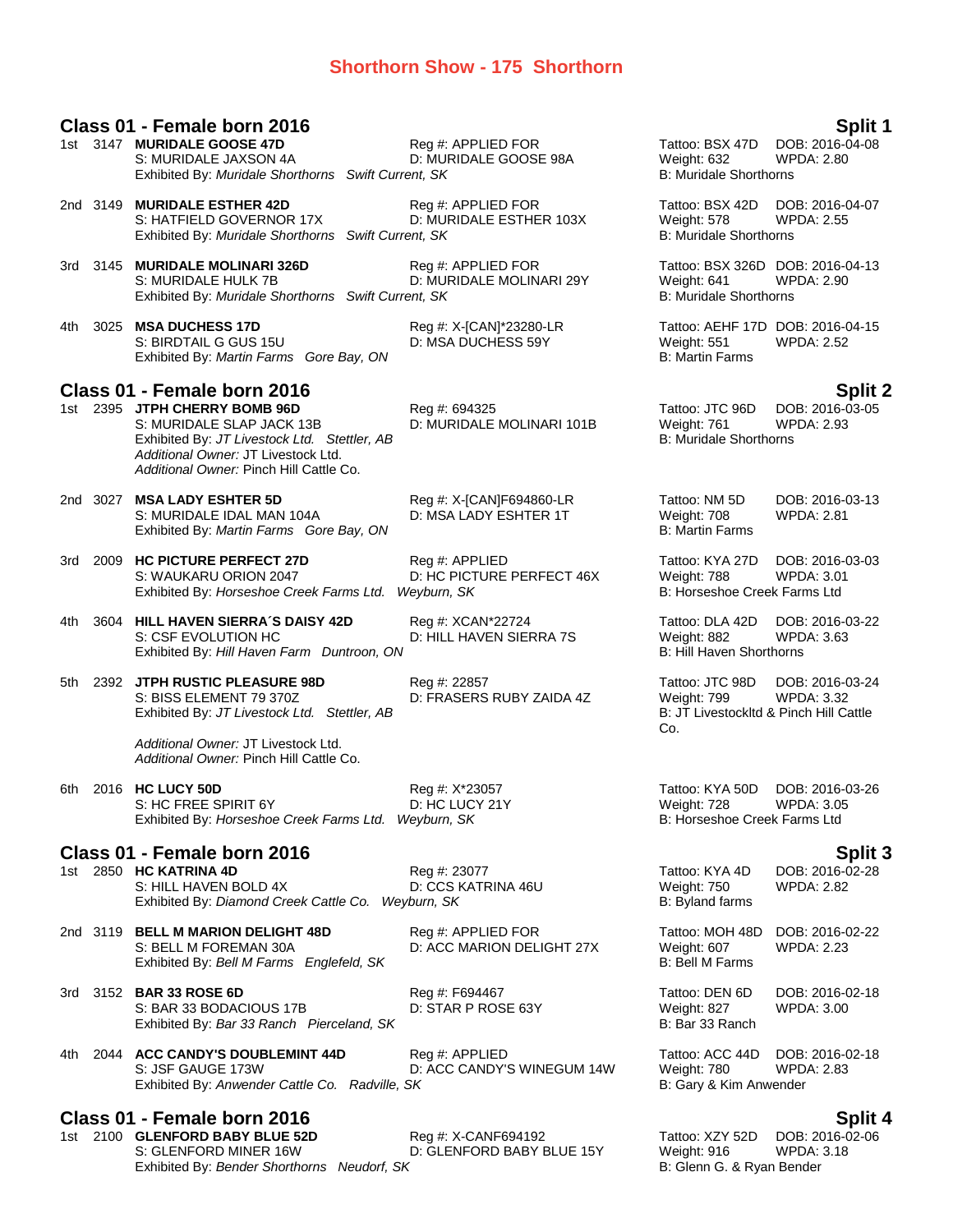|     |      | 2nd 2852 TRUE NORTH SWEET BEAUTY 6D<br>S: HC FREE SPIRIT 6Y<br>Exhibited By: Diamond Creek Cattle Co.                                                                                        | Reg #: 23214<br>D: TRUE NORTH SWEET BEAUTY<br>Weyburn, SK | Tattoo: JKV 6D<br>Weight: 712<br>B: True north shorthorns               | DOB: 2016-02-09<br><b>WPDA: 2.50</b> |
|-----|------|----------------------------------------------------------------------------------------------------------------------------------------------------------------------------------------------|-----------------------------------------------------------|-------------------------------------------------------------------------|--------------------------------------|
|     |      | 3rd 2664 HAWKEN DRAMA QUEEN 14D<br>S: JSF JAZZ 27Z<br>Exhibited By: Hawken Shorthorns Glenavon, SK                                                                                           | Reg #: X CAN*22925<br>D: HAWKEN ZORA 4Z                   | Tattoo: HWK 14D<br>Weight: 834<br>B: Hawken Shorthorns                  | DOB: 2016-02-14<br><b>WPDA: 2.98</b> |
| 4th |      | 3299 ULURU SECRET MAID 2D<br>S: KAMILAROI MEAT PACKER<br>Exhibited By: Uluru Shorthorns Oakville, ON                                                                                         | Reg #: X-(CAN)F694387<br>D: ROCKING L SECRET MAID 1A      | Tattoo: UBR 2D<br>Weight: 849<br><b>B: Bob Riviere</b>                  | DOB: 2016-02-13<br>WPDA: 3.02        |
| 5th |      | 3483 WCC ISOBEL 209D<br>S: FREE K-KIM HOT COMMODITY<br>Exhibited By: Watson Cattle Co. Appin, ON                                                                                             | Reg #: F22904<br>D: SHADYBROOK ISOBEL                     | Tattoo: WAT 207D DOB: 2016-02-09<br>Weight: 882<br>B: Watson Cattle Co. | <b>WPDA: 3.09</b>                    |
|     |      | Class 01 - Female born 2016                                                                                                                                                                  |                                                           |                                                                         | <b>Split 5</b>                       |
|     |      | 1st 2214 FRASER'S 27C GENEVA 128D<br>S: DIAMOND CAPTAIN MARK 27C                                                                                                                             | Reg #: F694328<br>D: FRASER'S ULTIMATE GENEVA ET<br>102Z  | Tattoo: BR 128D<br>Weight: 944                                          | DOB: 2016-01-31<br><b>WPDA: 3.21</b> |
|     |      | Exhibited By: Braun Ranch Ltd. Simmie, SK                                                                                                                                                    |                                                           | <b>B: Carrie Braun</b>                                                  |                                      |
|     |      | 2nd 2045 ACC CANDY'S BUBBLES DOUBLE 14D<br>S: ME 'N MY HAWKEYE 22W<br>Exhibited By: Anwender Cattle Co. Radville, SK                                                                         | Reg #: *22854<br>D: ACC CANDY'S WINEGUM 14W               | Tattoo: ACC 14D<br>Weight: 965<br>B: Gary & Kim Anwender                | DOB: 2016-01-18<br><b>WPDA: 3.14</b> |
| 3rd |      | 2064 HILL HAVEN SBF DOTTIE JANE 17D<br>S: LITTLE CEDAR AVIATOR 503X<br>Exhibited By: Hill Haven Farm Duntroon, ON<br>Additional Owner: Hawken Shorthorns                                     | Reg #: XCAN*22737<br>D: HVF DOTTIE 3Z                     | Tattoo: DLA 17D<br>Weight: 0<br><b>B: Hill Haven Shorthorns</b>         | DOB: 2016-01-27<br><b>WPDA: 0.00</b> |
| 4th |      | 2066 HILL HAVEN SIERRA SATIN 3D<br>S: DF GOLD EAGLE 0019<br>Exhibited By: Hill Haven Farm Duntroon, ON                                                                                       | Reg #: XCANF694212<br>D: HILL HAVEN SIERRA 7S             | Tattoo: DLA 3D<br>Weight: 1048<br><b>B: Hill Haven Shorthorns</b>       | DOB: 2016-01-03<br><b>WPDA: 3.25</b> |
| 5th |      | 2666 HAWKEN DAFFODIL 4D<br>S: JSF JAZZ 27Z<br>Exhibited By: Hawken Shorthorns Glenavon, SK                                                                                                   | Reg #: CAN 22926<br>D: HAWKEN ZAVANNAH 6Z                 | Tattoo: HWK 4D<br>Weight: 879<br>B: Hawken shorthorns                   | DOB: 2016-01-15<br><b>WPDA: 2.84</b> |
| 6th | 3359 | <b>NIMMO REID DANDY 3D</b><br>S: NIMMO REID ZEKE 2Z<br>Exhibited By: Spady Farms Deroche, BC                                                                                                 | Reg #: F694542<br>D: SEMIAHMOO SENORITA 2S                | Tattoo: SF3D<br>Weight: 754<br><b>B: Spady Farms</b>                    | DOB: 2016-01-30<br><b>WPDA: 2.56</b> |
|     |      | <b>Class 02 - Junior Division, Calf Champion and Reserve Calf</b>                                                                                                                            |                                                           |                                                                         | Split 0                              |
|     |      | <b>Champion Female</b>                                                                                                                                                                       |                                                           |                                                                         |                                      |
|     |      | 1st 2395 JTPH CHERRY BOMB 96D<br>S: MURIDALE SLAP JACK 13B<br>Exhibited By: JT Livestock Ltd. Stettler, AB<br>Additional Owner: JT Livestock Ltd.<br>Additional Owner: Pinch Hill Cattle Co. | Reg #: 694325<br>D: MURIDALE MOLINARI 101B                | Tattoo: JTC 96D<br>Weight: 761<br><b>B: Muridale Shorthorns</b>         | DOB: 2016-03-05<br><b>WPDA: 2.93</b> |
|     |      | 2nd 3147 MURIDALE GOOSE 47D<br>S: MURIDALE JAXSON 4A<br>Exhibited By: Muridale Shorthorns Swift Current, SK                                                                                  | Reg #: APPLIED FOR<br>D: MURIDALE GOOSE 98A               | Tattoo: BSX 47D<br>Weight: 632<br><b>B: Muridale Shorthorns</b>         | DOB: 2016-04-08<br>WPDA: 2.80        |
|     |      | <b>Class 03 - Senior Division, Calf Champion and Reserve Calf</b><br><b>Champion Female</b>                                                                                                  |                                                           |                                                                         | Split 0                              |

1st 2214 **FRASER'S 27C GENEVA 128D** Reg #: F694328 Tattoo: BR 128D DOB: 2016-01-31<br>S: DIAMOND CAPTAIN MARK 27C D: FRASER'S ULTIMATE GENEVA ET Weight: 944 WPDA: 3.21

D: FRASER'S ULTIMATE GENEVA ET 102Z

Exhibited By: *Braun Ranch Ltd. Simmie, SK* B: Carrie Braun B: Carrie Braun

2nd 2100 **GLENFORD BABY BLUE 52D** Reg #: X-CANF694192 Tattoo: XZY 52D DOB: 2016-02-06<br>S: GLENFORD MINER 16W D: GLENFORD BABY BLUE 15Y Weight: 916 WPDA: 3.18 Exhibited By: Bender Shorthorns Neudorf, SK

D: GLENFORD BABY BLUE 15Y Weight: 916 WPDA: 3<br>S: Glenn G. & Ryan Bender

WPDA: 3.21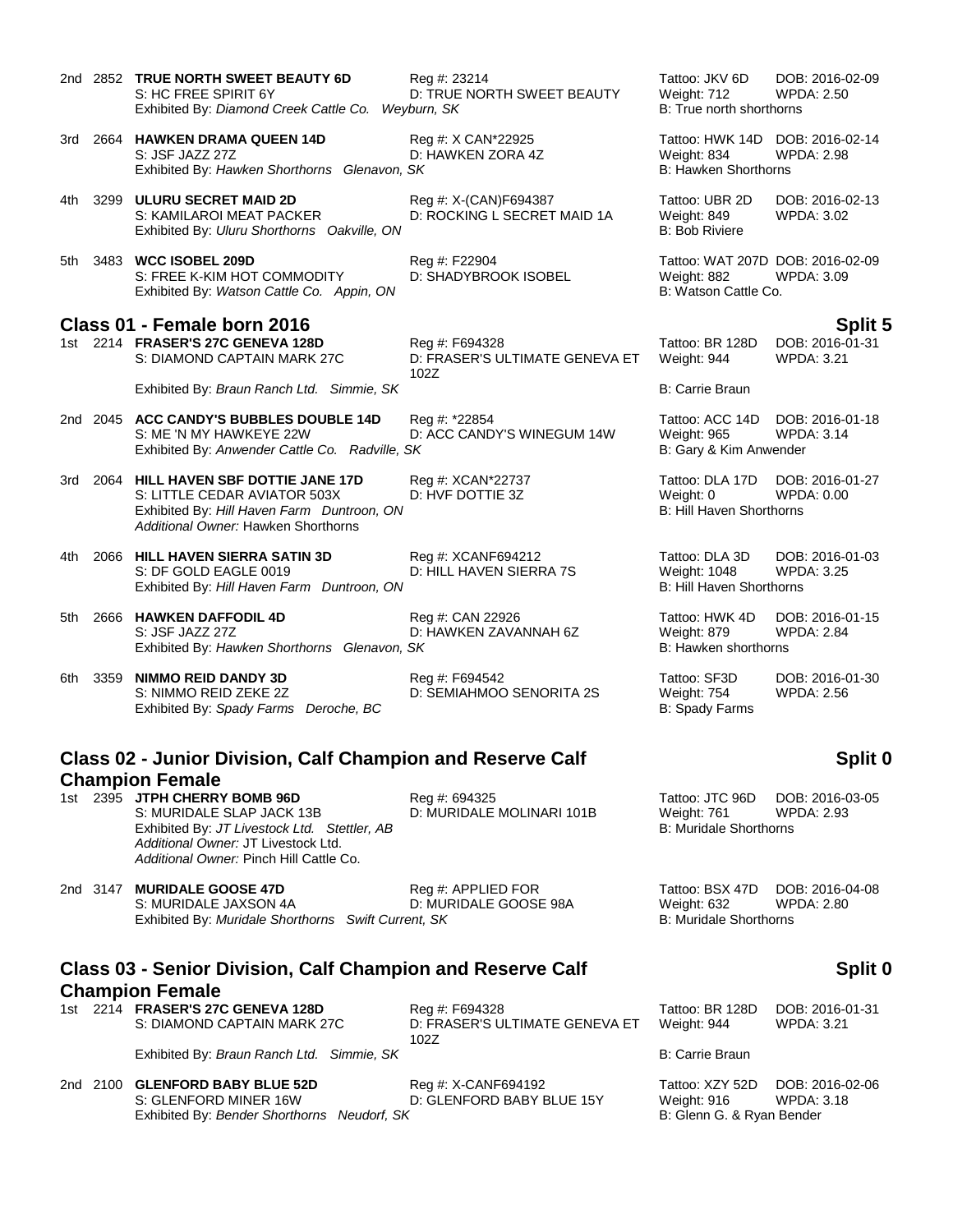|       |          | Class 04 - Female PB born 2015 Mar 1- Dec 31                                                                                                    |                                                             |                                                                    | Split 1                                                                                         |
|-------|----------|-------------------------------------------------------------------------------------------------------------------------------------------------|-------------------------------------------------------------|--------------------------------------------------------------------|-------------------------------------------------------------------------------------------------|
|       |          | 1st 2014 DIAMOND CARINA SPARKLE 36C<br>S: WAUKARU ORION 2047 ET<br>Exhibited By: Horseshoe Creek Farms Ltd. Weyburn, SK                         | Reg #: XF693614<br>D: HC FL SPARKLE DELIGHT 2X              | Tattoo: DAN 36C<br>Weight: 1452<br>B: Horseshoe Creek Farms Ltd    | DOB: 2015-04-18<br><b>WPDA: 2.49</b>                                                            |
|       |          | 2nd 2398 JTPH AFTER PARTY 588C<br>S: DF WACO 6W<br>Exhibited By: JT Livestock Ltd. Stettler, AB                                                 | Reg #: 22231<br>D: FRASERS DAISY SOPHIE 5S                  | <b>Weight: 1608</b><br>Co.                                         | Tattoo: JTC 588C DOB: 2015-03-18<br><b>WPDA: 2.62</b><br>B: JT LivestockItd & Pinch Hill Cattle |
|       |          | Additional Owner: JT Livestock Ltd.<br>Additional Owner: Pinch Hill Cattle Co.                                                                  |                                                             |                                                                    |                                                                                                 |
|       |          | 3rd 2361 HC MELITA ROSE 6C<br>S: HC FREE SPIRIT 6Y<br>Exhibited By: RAMROD CATTLE COMPANY MEDORA, MB                                            | Reg #: 22408<br>D: WAUKARU MELITA ROSE 7048                 | Tattoo: KYA 6C<br>Weight: 1426                                     | DOB: 2015-03-01<br><b>WPDA: 2.26</b><br><b>B: HORSESHOE CREEK FARMS LTD.</b>                    |
| 4th l |          | 2949 SASKVALLEY JENNY 45C<br>S: SASKVALLEY IMPERIAL 64X<br>Exhibited By: Saskvalley Stock Farm Rosthern, SK                                     | Reg #: X-[CAN]F693838<br>D: MURIDALE JENNY 45X              | Tattoo: AEN 45C<br>Weight: 1255<br>B: Saskvalley Stock Farm        | DOB: 2015-04-20<br><b>WPDA: 2.16</b>                                                            |
|       |          | 5th 2946 SASKVALLEY RAGGEDY ANN 54C<br>S: SASKVALLEY YOUNGBLOOD 93Y<br>Exhibited By: Saskvalley Stock Farm Rosthern, SK                         | Reg #: X-[CAN]F693826<br>D: SASKVALLEY RAGGEDY ANN 90U      | Tattoo: AEN 54C<br><b>Weight: 1241</b><br>B: Saskvalley Stock Farm | DOB: 2015-04-22<br><b>WPDA: 2.15</b>                                                            |
|       |          |                                                                                                                                                 |                                                             |                                                                    |                                                                                                 |
|       |          | Class 05 - Female PB born 2015 Jan 1- Feb 28<br>1st 3356 NIMMO REID CHIQUITA 4C<br>S: JSF ADDICTED 82U<br>Exhibited By: Spady Farms Deroche, BC | Reg #: *22400<br>D: NIMMO REID WONITA 12W                   | Tattoo: SF4C<br>Weight: 1378<br><b>B: Spady Farms</b>              | Split 1<br>DOB: 2015-02-01<br>WPDA: 2.09                                                        |
|       |          | 2nd 2851 HILL HAVEN BELLA QUEEN 44C<br>S: HILL HAVEN ENDEAVOR 21A<br>Exhibited By: Diamond Creek Cattle Co.                                     | Reg #: 693120<br>D: CCS QUEEN OF HEARST 322S<br>Weyburn, SK | Tattoo: DLA 44C<br>Weight: 1520<br>B: Dale asser                   | DOB: 2015-02-26<br><b>WPDA: 2.40</b>                                                            |
|       |          | 3rd 3124 BELL M KATHRYN 10C<br>S: GLENFORD UNIVERSAL 13A<br>Exhibited By: Bell M Farms Englefeld, SK                                            | Reg #: F693898<br>D: BELL M KATHRYN 113A                    | Tattoo: MOH 10C<br>Weight: 1310<br><b>B: Bell M Farms</b>          | DOB: 2015-02-11<br><b>WPDA: 2.02</b>                                                            |
| 4th l |          | 3123 BELL M MISTY 7C<br>S: BELL M VISONARY 127Y<br>Exhibited By: Bell M Farms Englefeld, SK                                                     | Reg #: F693953<br>D: BELL M MISTY 4W                        | Tattoo: RSL 7C<br>Weight: 1180<br>B: Bell M Farms                  | DOB: 2015-02-06<br><b>WPDA: 1.81</b>                                                            |
|       | 5th 3121 | <b>BELL PRINCESS CHARLOTTE 35C</b><br>S: BELL M DETAIL 130A<br>Exhibited By: Bell M Farms Englefeld, SK                                         | Reg #: F693938<br>D: UPHILL PRINCESS 9A                     | Tattoo: ROY 35C<br>Weight: 1319<br>B: Bell M Farms                 | DOB: 2015-02-23<br><b>WPDA: 2.07</b>                                                            |
| 6th.  |          | 3157 <b>BAR 33 PRINCESS 3C</b><br>S: PECKOVER SUMMIT 54Z<br>Exhibited By: Bar 33 Ranch Pierceland, SK                                           | Reg #: F693183<br>D: BAR 33 PRINCESS 5U                     | Tattoo: HLN 3C<br>Weight: 1468<br>B: Bar 33 Ranch                  | DOB: 2015-02-19<br><b>WPDA: 2.29</b>                                                            |
|       |          | <b>Class 06 - Junior Champion and Reserve Junior Champion Female</b>                                                                            |                                                             |                                                                    | Split 0                                                                                         |
|       |          | 1st 3356 NIMMO REID CHIQUITA 4C<br>S: JSF ADDICTED 82U<br>Exhibited By: Spady Farms Deroche, BC                                                 | Rea #: *22400<br>D: NIMMO REID WONITA 12W                   | Tattoo: SF4C<br>Weight: 1378<br><b>B: Spady Farms</b>              | DOB: 2015-02-01<br>WPDA: 2.09                                                                   |
|       |          | 2nd 2851 HILL HAVEN BELLA QUEEN 44C<br>S: HILL HAVEN ENDEAVOR 21A<br>Exhibited By: Diamond Creek Cattle Co.                                     | Reg #: 693120<br>D: CCS QUEEN OF HEARST 322S<br>Weyburn, SK | Tattoo: DLA 44C<br>Weight: 1520<br>B: Dale asser                   | DOB: 2015-02-26<br><b>WPDA: 2.40</b>                                                            |
|       |          | Class 07 Female PB (with 2016 tattooed calf) born 2014 or earlier                                                                               |                                                             |                                                                    | Split 1                                                                                         |
|       | 1st 2018 | <b>HC SPARKLE DELIGHT 20B</b><br>S: WAUKARU ORION 2047 ET                                                                                       | Reg #: XF692523<br>D: HC FL SPARKLE DELIGHT 2X              | Tattoo: KYA 20B<br>Weight: 1645                                    | DOB: 2014-03-15                                                                                 |
|       |          | Calf at Side: HC SPARKLE DELIGHT<br>69D                                                                                                         | Reg #: XF694430                                             | Tattoo: KYA 69D                                                    | DOB: 2016-05-04                                                                                 |
|       |          | S: HC BEDROCK 73B<br>Exhibited By: Horseshoe Creek Farms Ltd. Weyburn, SK<br>Additional Owner: Hastings Manyberry Acres, Weyburn, SK            | Sex: F                                                      | Weight: 650<br>B: Horseshoe Creek Farms Ltd                        | WPDA: 0.00                                                                                      |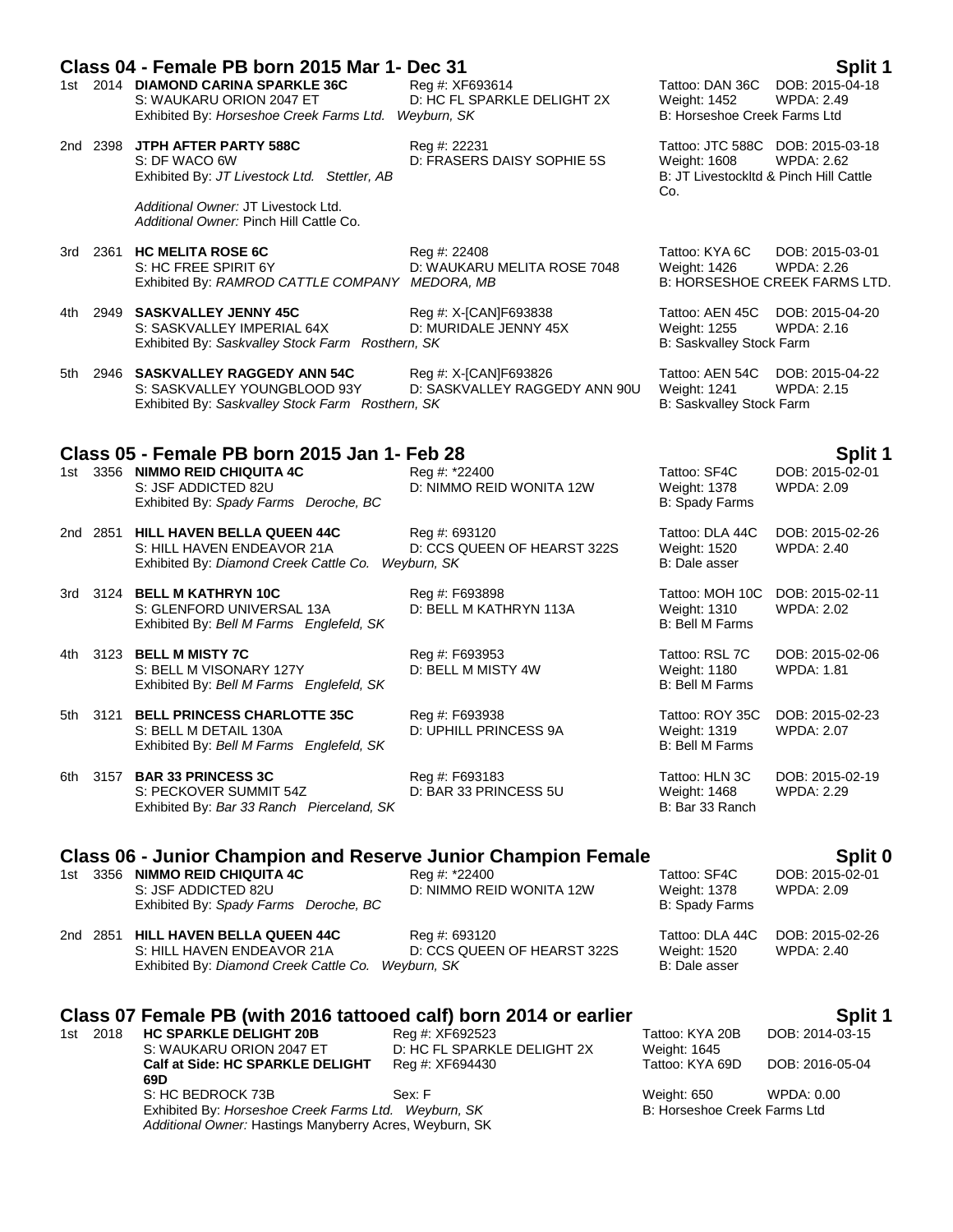|     | 1st 3118      | Class 08 Female PB (with 2016 tattooed calf) born 2013 or earlier<br><b>UPHILL PRINCESS 9A</b><br>S: SASKVALLEY IMAGINE 65X | Rea #: F691069                                                       | Tattoo: TPA 9A                                                        | Split 1<br>DOB: 2013-02-26                            |
|-----|---------------|-----------------------------------------------------------------------------------------------------------------------------|----------------------------------------------------------------------|-----------------------------------------------------------------------|-------------------------------------------------------|
|     |               | Calf at Side: BELL M PRINCESS 64D<br>S: SPRY'S ON TARGET H189<br>Exhibited By: Bell M Farms Englefeld, SK                   | D: UPHILL PRINCESS 23T<br>Reg #: F694403<br>Sex: F                   | <b>Weight: 1578</b><br>Tattoo: ROY 64D<br>Weight: 752<br>B: Ross Gray | DOB: 2016-02-26<br><b>WPDA: 0.00</b>                  |
|     | <b>Female</b> | <b>Class 09 - Senior Champion and Reserve Senior Champion</b>                                                               |                                                                      |                                                                       | Split 0                                               |
|     | 1st 3118      | Exhibited By: Bell M Farms Englefeld, SK<br><b>BELL M PRINCESS 64D</b><br>S: SPRY'S ON TARGET H189                          | Reg #: F694403<br>D: UPHILL PRINCESS 9A                              | <b>B: Bell M Farms</b><br>Tattoo: ROY 64D<br><b>Weight: 752</b>       | DOB: 2016-02-26<br>WPDA: 2.81                         |
|     |               | <b>UPHILL PRINCESS 9A</b><br>S: SASKVALLEY IMAGINE 65X                                                                      | Reg #: F691069<br>D: UPHILL PRINCESS 23T                             | Tattoo: TPA 9A<br>Weight: 1578                                        | DOB: 2013-02-26<br>WPDA: 1.16                         |
|     | 2nd 2018      | Exhibited By: Horseshoe Creek Farms Ltd. Weyburn, SK<br><b>HC SPARKLE DELIGHT 69D</b><br>S: HC BEDROCK 73B                  | Reg #: XF694430<br>D: HC SPARKLE DELIGHT 20B                         | B: Horseshoe Creek Farms Ltd<br>Tattoo: KYA 69D<br>Weight: 650        | DOB: 2016-05-04<br>WPDA: 3.25                         |
|     |               | <b>HC SPARKLE DELIGHT 20B</b><br>S: WAUKARU ORION 2047 ET<br>Additional Owner: Hastings Manyberry Acres, Weyburn, SK        | Reg #: XF692523<br>D: HC FL SPARKLE DELIGHT 2X                       | Tattoo: KYA 20B<br>Weight: 1645                                       | DOB: 2014-03-15<br><b>WPDA: 1.68</b>                  |
|     |               | <b>Class 10 - Grand Chanpion and Reserve Grand Champion Female</b>                                                          |                                                                      |                                                                       | Split 0                                               |
|     | 1st 2214      | Exhibited By: Braun Ranch Ltd. Simmie, SK<br><b>FRASER'S 27C GENEVA 128D</b><br>S: DIAMOND CAPTAIN MARK 27C                 | Reg #: F694328<br>D: FRASER'S ULTIMATE GENEVA ET<br>102Z             | <b>B: Carrie Braun</b><br>Tattoo: BR 128D<br>Weight: 944              | DOB: 2016-01-31<br><b>WPDA: 3.21</b>                  |
|     | 2nd 3356      | Exhibited By: Spady Farms Deroche, BC<br><b>NIMMO REID CHIQUITA 4C</b><br>S: JSF ADDICTED 82U                               | Reg #: *22400<br>D: NIMMO REID WONITA 12W                            | B: Spady Farms<br>Tattoo: SF4C<br><b>Weight: 1378</b>                 | DOB: 2015-02-01<br><b>WPDA: 2.09</b>                  |
|     |               | <b>Class 11 - Bull born 2016</b>                                                                                            |                                                                      |                                                                       | Split 1                                               |
|     |               | 1st 2067 HILL HAVEN MARCO 38D<br>S: KAMILAROI MEAT PACKER<br>Exhibited By: Hill Haven Farm Duntroon, ON                     | Reg #: XCANM479200<br>D: HILL HAVEN STARDUST 16T                     | Tattoo: DLA 38D<br>Weight: 875<br>B: Hill Haven Shorthorns            | DOB: 2016-03-18<br><b>WPDA: 3.54</b>                  |
|     |               | 2nd 3151 <b>BAR 33 DIRECT DEPOSIT 18D</b><br>S: PECKOVER SUMMIT 54Z<br>Exhibited By: Bar 33 Ranch Pierceland, SK            | Reg #: F479385<br>D: BELL M MARION 57Y                               | Weight: 922<br>B: Bar 33 Ranch                                        | Tattoo: DEN 18D DOB: 2016-03-04<br>WPDA: 3.53         |
|     |               | 3rd 3148 MURIDALE DIMENSION 3D<br>S: BALMORAL OAKS EAGLE 9X<br>Exhibited By: Muridale Shorthorns Swift Current, SK          | Reg #: APPLIED FOR<br>D: MURIDALE PENNY 10S                          | Tattoo: BSX 3D<br>Weight: 797<br><b>B: Muridale Shorthorns</b>        | DOB: 2016-03-20<br>WPDA: 3.25                         |
| 4th |               | 3024 MSA HIGH DEFINITION 16D<br>S: BIRDTAIL G GUS 15U<br>Exhibited By: Martin Farms Gore Bay, ON                            | Reg #: X-[CAN]M479475-LR<br>D: MSA DORA 1Z                           | Weight: 713<br><b>B: Martin Farms</b>                                 | Tattoo: AEHF 16D DOB: 2016-04-13<br><b>WPDA: 3.23</b> |
|     |               | Class 11 - Bull born 2016                                                                                                   |                                                                      |                                                                       | Split 2                                               |
|     |               | 1st 2065 HILL HAVEN POWERBALL 33D<br>S: KAMILAROI MEAT PACKER<br>Exhibited By: Hill Haven Farm Duntroon, ON                 | Reg #: XCANM479204<br>D: HILL HAVEN VERONA'S VELVET 18B Weight: 1062 | Tattoo: DLA 33D<br>B: Hill Haven Shorthorns                           | DOB: 2016-02-29<br><b>WPDA: 4.01</b>                  |
|     |               | 2nd 2219 FRASER'S 3N DR. PEPPER 132D<br>S: NORTHERN LEGEND 3N<br>Exhibited By: Braun Ranch Ltd. Simmie, SK                  | Reg #: M479289<br>D: FRASER'S RIPPER MILLICENT 101Z Weight: 1016     | Tattoo: BR 132D<br>B: Carrie Braun                                    | DOB: 2016-02-02<br>WPDA: 3.48                         |
|     |               | 3rd 2853 DIAMOND CREEK DRINGLE 8D<br>S: SASK VALLEY PIONEER 126P<br>Exhibited By: Diamond Creek Cattle Co.                  | Reg #: 479322<br>D: NIMMO REID BANGLES 3B<br>Weyburn, SK             | Tattoo: DCC 8D<br>Weight: 808<br>B: Rylan Knupp                       | DOB: 2016-02-04<br>WPDA: 2.79                         |
|     |               | 4th 3154 BAR 33 DIESEL 1D<br>S: BAR 33 BODACIOUS 17B<br>Exhibited By: Bar 33 Ranch Pierceland, SK                           | Reg #: F479384<br>D: MURIDALE MAPLE 58Y                              | Tattoo: DEN 1D<br>Weight: 1060<br>B: Bar 33 Ranch                     | DOB: 2016-02-04<br><b>WPDA: 3.66</b>                  |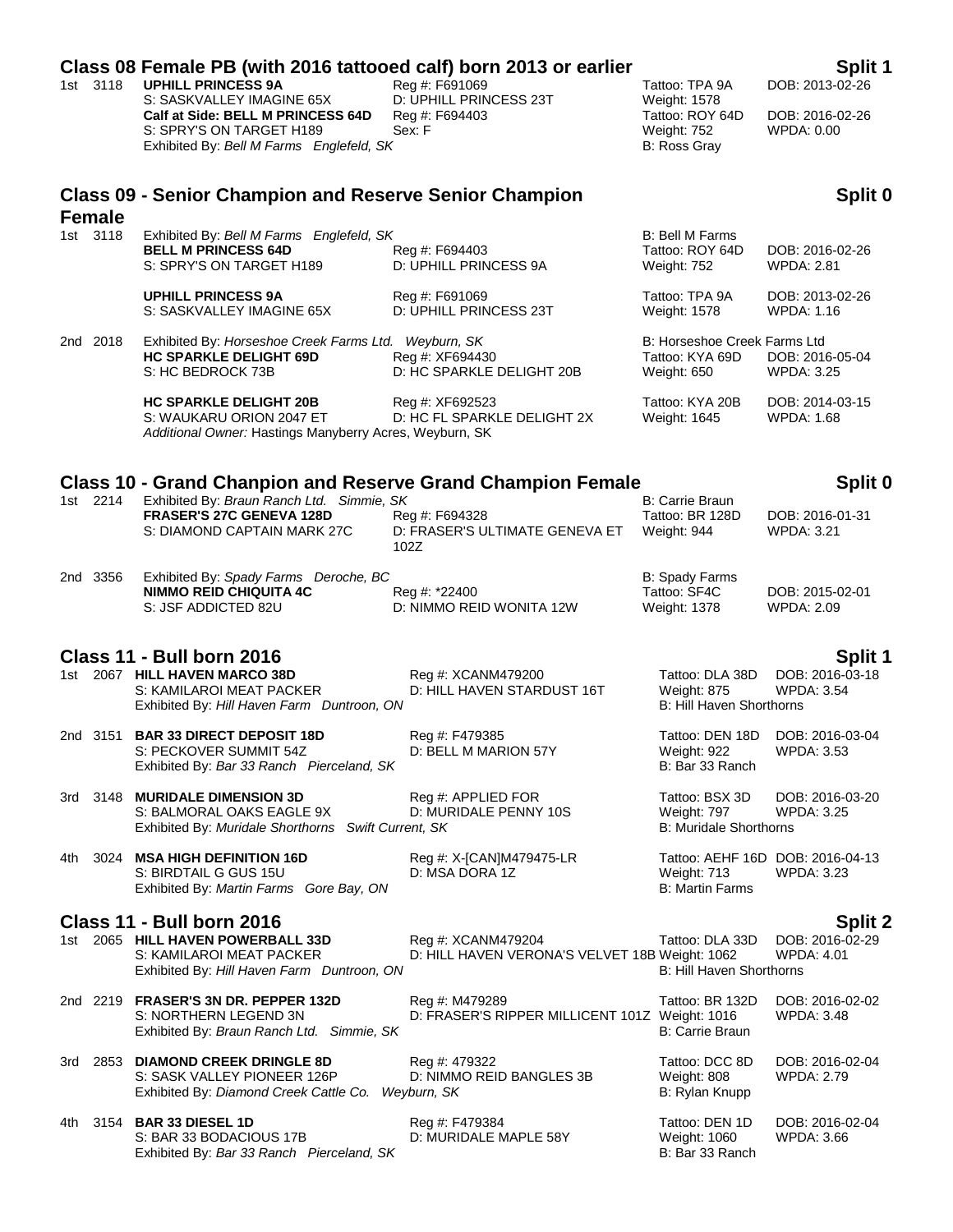| 5th | 2013 HC DOUBLE DOUBLE 9D<br>S: SHADYBROOK QANTAS 2B<br>Exhibited By: Horseshoe Creek Farms Ltd.           | Reg #: X*23064<br>D: HC LEAH 5A<br>Weyburn, SK | Tattoo: KYA 9D<br><b>Weight: 1053</b><br>B: Horseshoe Creek Farms Ltd | DOB: 2016-02-11<br><b>WPDA: 3.72</b>                 |
|-----|-----------------------------------------------------------------------------------------------------------|------------------------------------------------|-----------------------------------------------------------------------|------------------------------------------------------|
| 6th | 2663 HAWKEN DOUBLE TROUBLE 16D<br>S: JSF JAZZ 27 Z<br>Exhibited By: Hawken Shorthorns Glenavon, SK        | Reg #: X CAN 22924<br>D: HAWKEN ZOE 3Z         | Weight: 915<br>B: Hawken shorthorns                                   | Tattoo: HWK 16D DOB: 2016-02-20<br><b>WPDA: 3.34</b> |
|     | Class 11 - Bull born 2016                                                                                 |                                                |                                                                       | Split 3                                              |
|     | 1st 2042 ACC DELTON 26D<br>S: SASKVALLEY ULTRA 12J<br>Exhibited By: Anwender Cattle Co.<br>Radville, SK   | Reg #: APPLIED<br>D: ACC FAIREST FAYE 14Z      | Tattoo: ACC 26D<br><b>Weight: 1003</b><br>B: Gary & Kim Anwender      | DOB: 2016-01-29<br><b>WPDA: 3.39</b>                 |
|     | 2nd 3355 NIMMO REID DUKE 1D<br>S: FAIR RED WHITE & ROAN<br>Exhibited By: Spady Farms Deroche, BC          | Reg #: *23232<br>D: NIMMO REID WONITA 12W      | Tattoo: SF1D<br>Weight: 916<br>B: Spady Farms                         | DOB: 2016-01-07<br><b>WPDA: 2.88</b>                 |
| 3rd | 2102 GLENFORD CRIMSON 29D<br>S: STAR P CRIMSON WAVE 29A<br>Exhibited By: Bender Shorthorns Neudorf, SK    | Reg #: X-CANM479179<br>D: UPHILL MAXINE 15Z    | Tattoo: XZY 29D<br><b>Weight: 1106</b><br>B: Glenn G. & Ryan Bender   | DOB: 2016-01-28<br><b>WPDA: 3.72</b>                 |
| 4th | 2101 GLENFORD JUST RIGHT 20D<br>S: GLENFORD JUST RIGHT 20S<br>Exhibited By: Bender Shorthorns Neudorf, SK | Reg #: X-CANM479175<br>D: GLENFORD MISTY 48Z   | Tattoo: XZY 20D<br><b>Weight: 1022</b><br>B: Glenn G. & Ryan Bender   | DOB: 2016-01-20<br><b>WPDA: 3.35</b>                 |
| 5th | 3120 BELL M ONE DIRECTION 1D<br>S: BELL M DETAIL 130A<br>Exhibited By: Bell M Farms Englefeld, SK         | Reg #: APPLIED FOR<br>D: BELL M PATSY 8Z       | Tattoo: MOH 1D<br>Weight: 720<br><b>B: Bell M Farms</b>               | DOB: 2016-01-20<br><b>WPDA: 2.36</b>                 |
|     | 2099 GLENFORD DONE RIGHT 15D<br>S: GLENFORD JUST RIGHT 20Z<br>Exhibited By: Bender Shorthorns Neudorf, SK | Reg #: X-[CAN]M479191-<br>D: GLENFORD LADY 29Y | Tattoo: XZY 15D<br>Weight: 1025<br>B: Glenn G & Ryan Bender           | DOB: 2016-01-17<br><b>WPDA: 3.33</b>                 |

# **Class 12 - Junior Division, Calf Champion and Reserve Calf Champion Bull**

- 1st 2067 **HILL HAVEN MARCO 38D** Reg #: XCANM479200 Tattoo: DLA 38D DOB: 2016-03-18<br>S: KAMILAROI MEAT PACKER D: HILL HAVEN STARDUST 16T Weight: 875 WPDA: 3.54 D: HILL HAVEN STARDUST 16T Exhibited By: *Hill Haven Farm Duntroon, ON* B: Hill Haven Shorthorns B: Hill Haven Shorthorns
- 2nd 3151 **BAR 33 DIRECT DEPOSIT 18D** Reg #: F479385 Tattoo: DEN 18D DOB: 2016-03-04 S: PECKOVER SUMMIT 54Z D: BELL M MARION 57Y Weight: 922 WPDA: 3.53 Exhibited By: *Bar 33 Ranch Pierceland, SK* B: Bar 33 Ranch
- **Class 13 - Senior Division, Calf Champion and Reserve Calf Champion Bull**
- 

1st 2065 **HILL HAVEN POWERBALL 33D** Reg #: XCANM479204 Tattoo: DLA 33D DOB: 2016-02-29 D: HILL HAVEN VERONA'S VELVET 18B Weight: 1062 WPDA: 4.01 Exhibited By: *Hill Haven Farm Duntroon, ON* B: Hill Haven Shorthorns **B:** Hill Haven Shorthorns

2nd 2042 **ACC DELTON 26D** Reg #: APPLIED Tattoo: ACC 26D DOB: 2016-01-29 S: SASKVALLEY ULTRA 12J D: ACC FAIREST FAYE 14Z Weight: 1003 WPDA: 3.39 Exhibited By: *Anwender Cattle Co. Radville, SK* B: Gary & Kim Anwender

## **Class 14 - Bull PB born 2015 Mar 1- Dec 31 Split 1**

1st 2011 **HC CRUISER 59C** Reg #: X\*22587 Tattoo: KYA 59C DOB: 2015-05-02 S: SBF HOT SHOT 88A **DEALL BEF GOLDEN 81A** Weight: 1497 WPDA: 2.64 Exhibited By: *Horseshoe Creek Farms Ltd. Weyburn, SK* B: Shadybrook Farm Ltd *Additional Owner:* Richard and Dana Gallinger, Carlyle, SK

2nd 2950 **SASKVALLEY COMPOUND 161C** Reg #: X-[CAN]M478879 Tattoo: AEN 161C DOB: 2015-04-29 S: SASKVALLEY YOSEMITE SAM 3Y D: SASKVALLEY SINDY 42T Weight: 1628 WPDA<br>Exhibited By: Saskvalley Stock Farm Rosthern, SK B: Saskvalley Stock Farm Exhibited By: Saskvalley Stock Farm Rosthern, SK

3rd 2865 **SOUTH RIVER CHROME 22C** Reg #: M478977 **Tattoo: THY 22C DOB: 2015-04-04**<br>S: SASKVALLEY ZEPPELIN 18Z D: GAR-LIND MADONNA 22Y Weight: 1934 WPDA: 3.24 D: GAR-LIND MADONNA 22Y Weight: 1934 WPDA: SK Exhibited By: South River Shorthorns Melfort, SK

**Split 0**

**Split 0**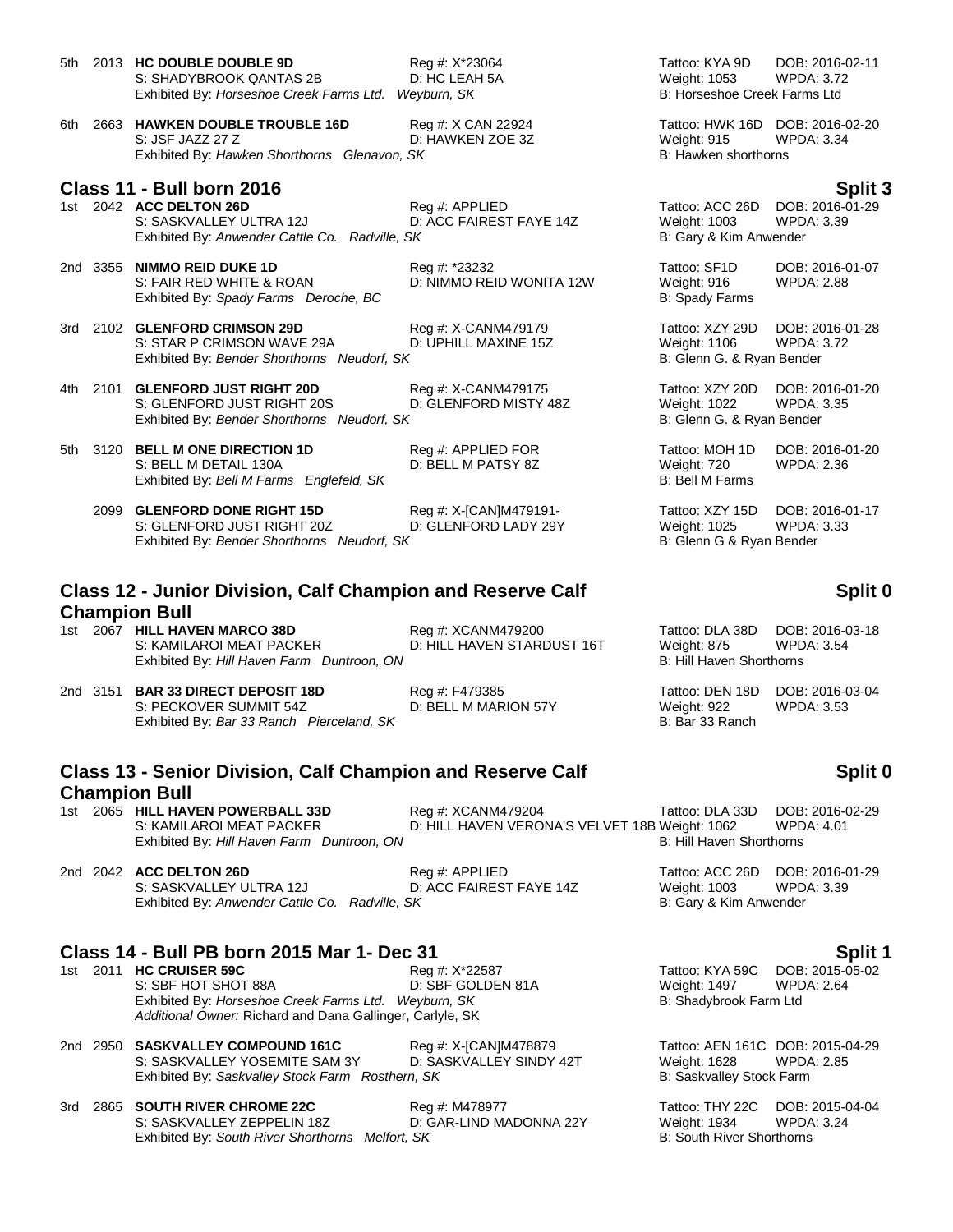4th 2948 **SASKVALLEY CONNECTION 405C** Reg #: X-[CAN]M479255 Tattoo: AEN 405C DOB: 2015-05-27 S: SASKVALLEY RAMROD 155R D: JT HEROINE 94M Weight: 0 WPDA: 0.00 Exhibited By: Saskvalley Stock Farm Rosthern, SK **B: Saskvalley Stock Farm** Posthern, SK

## **Class 15 - Bull PB born 2015 Jan 1- Feb 28 Split 1**

1st 3605 **HILL HAVEN FIRE STORM 28C** Reg #: XCAN\*21983 Tattoo: DLA 28C DOB: 2015-02-07 S: DF WACO 6W ET **D: HILL HAVEN BREATHTAKER 35Y** Weight: 2022 WPDA: 3.10 Exhibited By: *Hill Haven Farm Duntroon, ON* B: Hill Haven Shorthorns

2nd 2105 **GLENFORD CRIMSON WAVE 34C** Reg #: X-CAN\*22390 Tattoo: XZY 34C DOB: 2015-02-05 S: STAR P CRIMSON WAVE 29A Exhibited By: *Bender Shorthorns Neudorf, SK* B: Glenn G. & Ryan Bender

3rd 2394 **JTPH SMOOTH MOVES 502C** Reg #: 22228 Tattoo: JTC 502C DOB: 2015-01-01 S: SS FIZZ 745 D: FRASERS DAISY SOPHIE 5S Weight: 1822 WPDA: 2.64 Exhibited By: JT Livestock Ltd. Stettler, AB

*Additional Owner:* JT Livestock Ltd. *Additional Owner:* Pinch Hill Cattle Co.

## **Class 16 - Junior Champion and Reserve Junior Champion Bull Split 0**

1st 3605 **HILL HAVEN FIRE STORM 28C** Reg #: XCAN\*21983 Tattoo: DLA 28C DOB: 2015-02-07 S: DF WACO 6W ET **DIE HILL HAVEN BREATHTAKER 35Y** Weight: 2022 WPDA: 3.10 Exhibited By: *Hill Haven Farm Duntroon, ON* B: Hill Haven Shorthorns

2nd 2105 **GLENFORD CRIMSON WAVE 34C** Reg #: X-CAN\*22390 Tattoo: XZY 34C DOB: 2015-02-05 S: STAR P CRIMSON WAVE 29A D: GLENFORD LASS 23A Weight: 2003 WPDA: 3.06 Exhibited By: *Bender Shorthorns Neudorf, SK* B: Glenn G. & Ryan Bender

## **Class 17 - Bull PB born 2014 Split 1**

1st 3156 **BAR 33 BODACIOUS 17B** Reg #: M477689 **Tattoo: DEN 17B DOB: 2014-03-20** Reg #: M477689 Tattoo: DEN 17B DOB: 2014-03-20<br>S: BELL M MILWAKEE 22X D: BAR 33 IRISH LASSIE 1U Weight: 2516 WPDA: 2.58 S: BELL M MILWAKEE 22X D: BAR 33 IRISH LASSIE 1U Weight: 2516<br>Exhibited By: *Bar 33 Ranch Pierceland, SK* B: Bar 33 Ranch Exhibited By: *Bar 33 Ranch Pierceland. SK* 

2nd 2019 **HC BLUEBOOK 22B** Reg #: XM478041 Tattoo: KYA 22B DOB: 2014-03-19 S: WAUKARU ORION 2047 D: HC FL SPARKLE DELIGHT 2X Exhibited By: *Horseshoe Creek Farms Ltd. Weyburn, SK* B: Horseshoe Creek Farms Ltd *Additional Owner:* Maple Stone Farm, East Garafraxa, ON

3rd 2107 **GLENFORD JUST RIGHT 18B** Reg #: X-CANM478079 Tattoo: XZY 18B DOB: 2014-02-06 S: GLENFORD JUST RIGHT 20S D: STAR P BRILLIANCE 16T Weight: 2383 WPDA: 2.34 Exhibited By: *Bender Shorthorns Neudorf, SK* B: Glenn G. & Ryan Bender

# **Class 18 - Senior Champion and Reserve Senior Champion Bull Split 0**

1st 3156 **BAR 33 BODACIOUS 17B** Reg #: M477689 Tattoo: DEN 17B DOB: 2014-03-20 S: BELL M MILWAKEE 22X D: BAR 33 IRISH LASSIE 1U Weight: 2516 WPDA: 2.58 Exhibited By: *Bar 33 Ranch Pierceland, SK* B: Bar 33 Ranch

## 2nd 2019 **HC BLUEBOOK 22B** Reg #: XM478041 Tattoo: KYA 22B DOB: 2014-03-19 S: WAUKARU ORION 2047 **D: HC FL SPARKLE DELIGHT 2X** Weight: 2476 WPDA: 2.53<br>Exhibited By: Horseshoe Creek Farms Ltd. Weyburn, SK B: Horseshoe Creek Farms Ltd Exhibited By: *Horseshoe Creek Farms Ltd. Weyburn, SK Additional Owner:* Maple Stone Farm, East Garafraxa, ON

# **Class 19 - Grand Champion and Reserve Grand Champion Bull Split 0**

1st 2065 **HILL HAVEN POWERBALL 33D** Reg #: XCANM479204 Tattoo: DLA 33D DOB: 2016-02-29<br>S: KAMILAROI MEAT PACKER D: HILL HAVEN VERONA'S VELVET 18B Weight: 1062 WPDA: 4.01 D: HILL HAVEN VERONA'S VELVET 18B Weight: 1062 WPD<br>B: Hill Haven Shorthorns Exhibited By: *Hill Haven Farm Duntroon, ON* 

|  |  | 2nd 2042 <b>ACC DELTON 26D</b>                 | Reg #: APPLIED          |              | Tattoo: ACC 26D DOB: 2016-01-29 |  |
|--|--|------------------------------------------------|-------------------------|--------------|---------------------------------|--|
|  |  | S: SASKVALLEY ULTRA 12J                        | D: ACC FAIREST FAYE 14Z | Weight: 1003 | WPDA: 3.39                      |  |
|  |  | Exhibited By: Anwender Cattle Co. Radville, SK |                         |              | B: Gary & Kim Anwender          |  |

## **Class 20 - Progeny of Dam Split 1**

1st 3358 **Progeny of Dam** Exhibited By: *Spady Farms Deroche, BC*

Co.